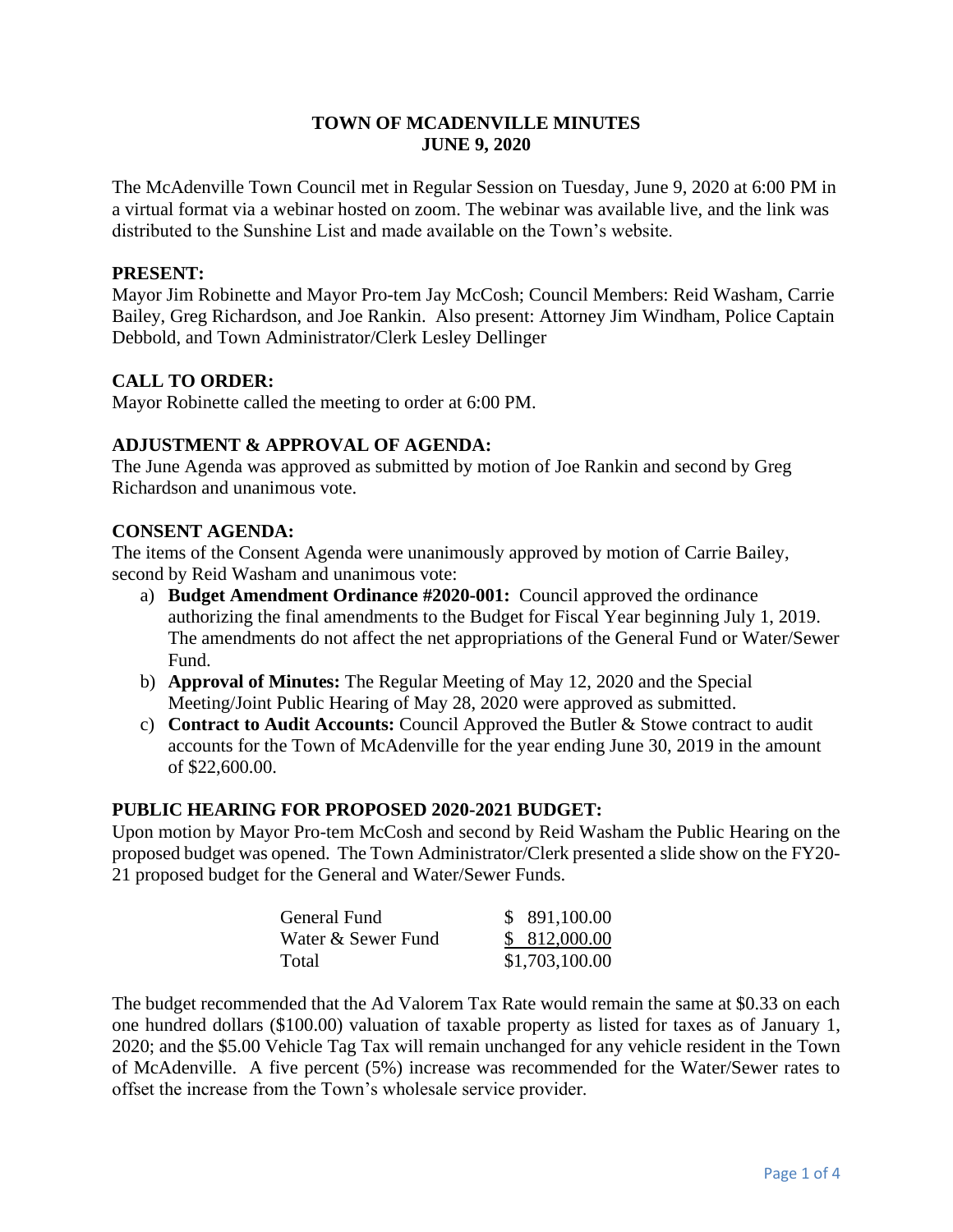The Mayor opened the floor and invited public comment. No public comment was received. Upon motion by Greg Richardson and second by Joe Rankin the public hearing period was closed.

## **ADOPTION OF BUDGET ORDINANCE FOR FISCAL YEAR 2020-2021:**

Upon motion by Reid Washam and second by Carrie Bailey and unanimous vote, the Budget Ordinance for Fiscal Year 2020-2021 for the Town of McAdenville was approved and adopted in the amount of \$1,703,100.00. The ad valorem tax rate of \$0.33 cents per \$100 assessed valuation was established along with a Vehicle Tax of \$5.00 per year on any vehicle resident of the Town.

## **ADOPTION OF WATER/SEWER RATES AND FEE SCHEDULES FOR FY 2019-2020:**

Upon motion by Mayor Pro-tem McCosh and second by Joe Rankin and unanimous vote, the Water/Sewer Rates and Fee Schedules for fiscal year 2020-2021 were approved and adopted as part of the budget. The Water/Sewer rates were increased by five percent (5%) and the Fee schedule remained unchanged from the previous FY19-20 Budget.

#### **UDO TEXT AMENDMENT-TELECOMMUNICATION TOWERS AND FACILITIES:**

A request for amendments to UDO Sections 8.4.22(D) and 8.4.22(I) Telecommunication Towers and Facilities was received from Hellman Yates & Tisdale, PA on April 24, 2020 on behalf of Crown Castle. A joint Public Hearing was conducted by council and the Planning Board on Thursday, May 28, 2020 to review and discuss said request and receive public comment. The Planning Board voted to recommend rejection of the request for text amendments to the UDO at their regular meeting following the joint Public Hearing in a four to two vote. Planning Board Chairman Kevin Lamp was present to present the Board's recommendation to Council.

Planning Board Recommendation: Chairman Lamp stated that Crown Castle was interested in moving the current cell tower to parcel #134442 on Hickory Grove Road which is owned by Mr. Pat Franks and houses two commercial businesses. The proposed site does not meet the current setback and yard placement requirements outlined in the Town's UDO which is why Crown Castle is requesting the text amendment. Crown Castle's Attorney has argued that the Town's UDO is outdated and not in line with development ordinances found in other NC municipalities. Chairman Lamp presented the follow two reason for the Planning Board's vote to reject Crown Castle's text amendment request.

- 1. While Crown Castle did explore another possible site, the Board was unconvinced that they had done its due diligence in investigating all possible sites including those that may have worked without changing the UDO.
- **2.** While the representative for Crown Castle cited examples of NC ordinances that reflect the suggested changes, Board Member Dennis Terry cited several examples that are like the current ordinances. The board concluded that there is no compelling evidence that there is anything wrong with the ordinances as written.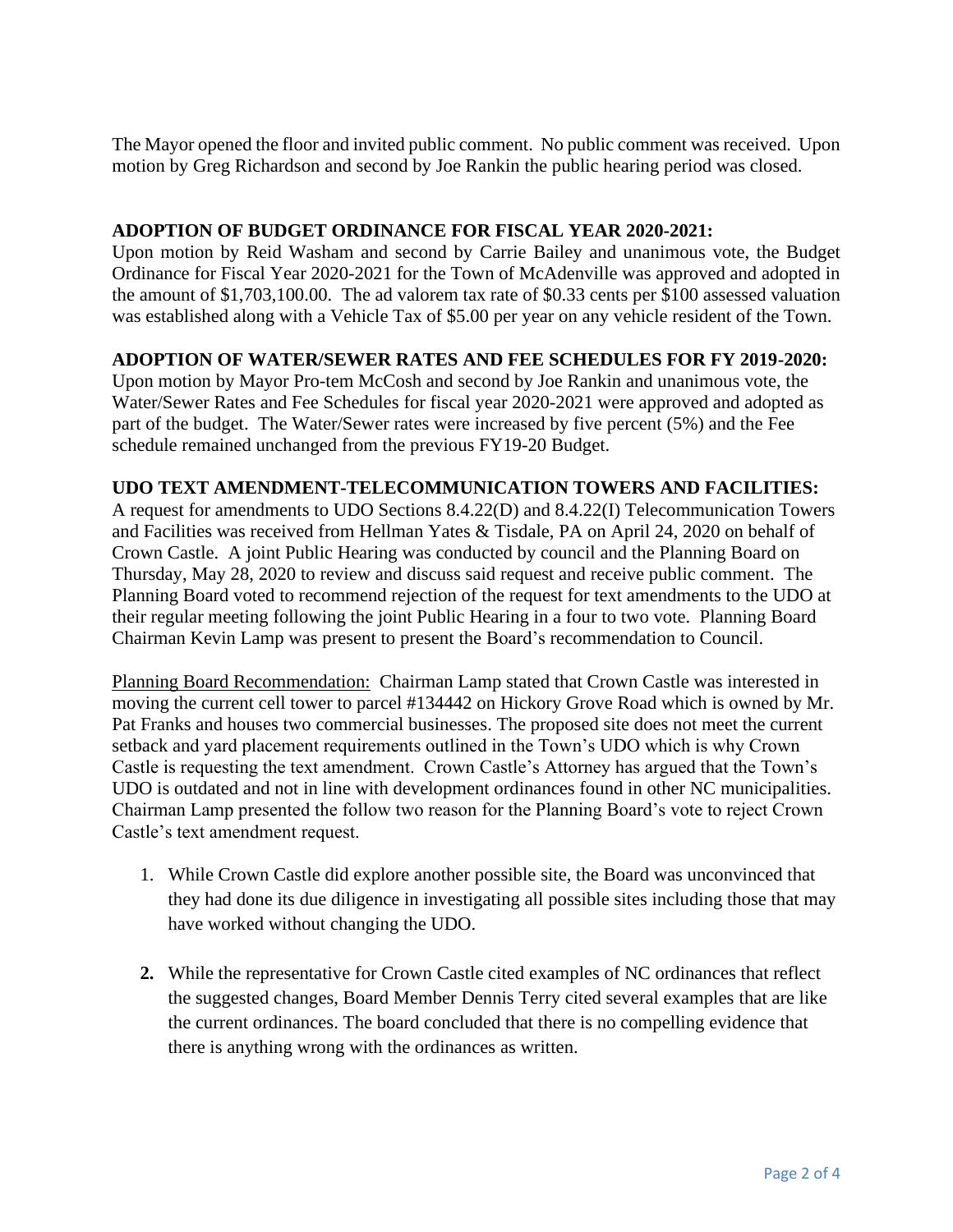Request to Speak: The Mayor opened the floor to Crown Castle representatives Jonathan Yates, Tony Stewart and Steven Kennedy who had requested to speak on their proposed text amendment request. Attorney Yates thanked Council for their consideration of the proposed text amendment and apologized for any frustration that had been caused with the tower relocation process. He stated that Crown Castle's objective was to replicate the current tower on another site within a .25 mile radius to maintain the current level of service for AT&T and T-Mobile customers. He stressed that Crown Castle had done their due diligence in finding additional sites and that the only option was parcel #13442 on Hickory Grove Road which unfortunately would require minor modification to the text in the Town's UDO. Attorney Yates then introduced Crown Castle's site acquisition specialist, Tony Stewart, to provide details on the additional sites that were considered. Mr. Stewart reviewed all the sites in the .25 mile radius of the current tower site and provided an explanation on why they were eliminated. Crown Castle representative Steven Kennedy then presented a slide show presentation detailing the coverage bands provided with the current tower site, the new coverage bands with the proposed relocation site, and the coverage gaps if the tower is eliminated. Mr. Kennedy stated that AT&T and T-Mobile customers would have little to no coverage within McAdenville once the lease expires and the current cell tower is removed.

Mayor Robinette asked if there were federal regulations restricting the distance between cell towers. Steven Kennedy stated that there were restrictions but did not provide any additional information. Greg Richardson questioned if a micro tower concept could be used verses the proposed 200-foot monopole design. Steven Kennedy replied that the new site would need to mirror the specification of the existing tower to replicate the current level of service. Mayor Protem McCosh stated that the Town did not want a loss of coverage but wanted to know why additional sites located in the TMU were not considered. Tony Stewart replied that the sites offered to them in the TMU were either in the flood plain or outside the .25 mile radius being considered. The Mayor Pro-tem then questioned why Crown Castle had waited till the last year of a 25-year lease to look for a new site. Tony Stewart replied that Crown Castle had been actively looking for a site for three years. He added that there was not a site in McAdenville within the zoning districts allowed by the UDO for cell tower placement that met the required setback and radio frequency elevations. Parcel #13442 on Hickory Grove Road was the only option and even this site required an amendment to the current UDO text.

Following additional discussion by Council. Mayor Pro-tem McCosh motioned to return the text amendment application to the Planning Board for further study and consideration. The motion was seconded by Greg Richardson with unanimous vote.

# **POLICE DEPARTMENT REPORT:**

Captain Debbold, Cramerton Police Department, reviewed the monthly arrest and citation statistics. He added that Chief Adams was currently working on revised language for the street parking ordinance and was communicating with Councilwoman Bailey and Town Staff. Carrie Bailey thanked Captain Debbold for his service and for the information presented during the meeting.

*Mayor Robinette excused Attorney Windham from the meeting at 7:23 PM.*